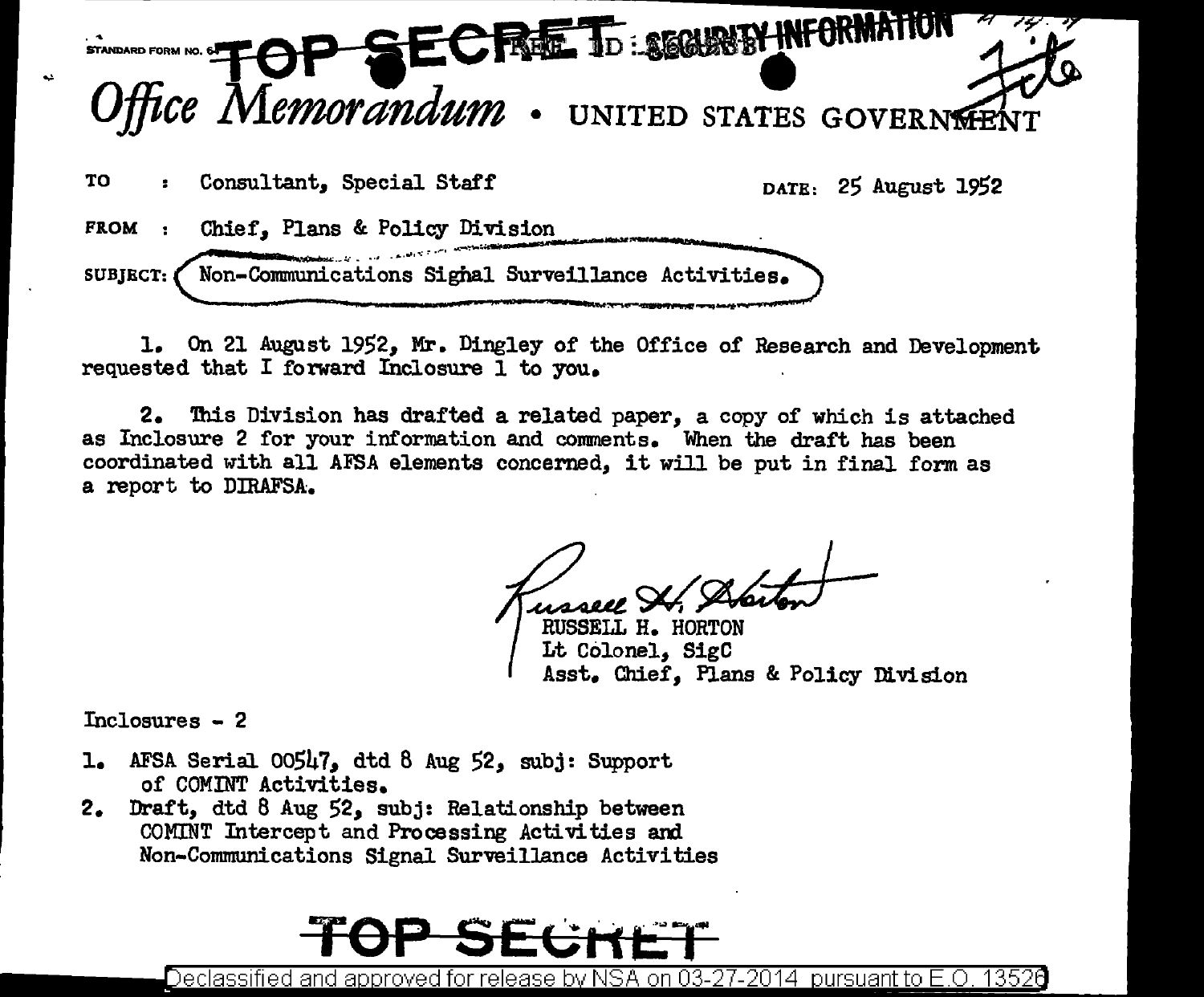DEPARTMENT OF DEFENSE ARMED FORCES SECURITY AGENCY WASHINGTON 25. D. C.

> Serial: 00547 8 August 1952

## **INFORMATION**

SUBJECT: Support of COMINT Activities

TO<sub>2</sub> Assistant Chief of Staff, G-2, U.S. Army The Pentagon

> Director, Naval Communications U.S. Naval Security Station

Director of Intelligence, U.S. Air Force The Pentagon

1. The volume and usefulness of COMINT produced by this Agency is greatly dependent upon the thoroughness and efficiency of the COMINT collection program. Deficiencies in Service interception of communications for COMINT processing at this Agency are brought to the attention of appropriate authorities as they are noted. One notable problem requires your consideration: transmissions which probably would be vital sources of COMINT. exploitable for strategic and tactical purposes, are appearing regularly on experimental and operational communications circuits in frequency bands which are too low or too high for coverage at most COMINT facilities. In many instances, these transmissions could be recorded suitably, if certain facilities of the Armed Forces engaged in non-COMINT activities, such as electronic countermeasures activities, were used.

2. Until such time as the necessary COMINT facilities are available. I would be grateful for whatever support you may furnish. The type of support required would be preparation, for forwarding to this Agency, of recordings of communications signals, and unknown signals which may be communications signals, observed in the course of non-communications intercept activities. It is expected that such observations would be made frequently during spectrum searches for non-communications signals.

3. In some instances, the requirements for such support have been recognized and fulfilled (not necessarily upon requests from this Agency) by authorities in the Services. The purpose

**SECRET** 

Inclosure 1 with Chief, P&P Memo dtd 25 Aug 52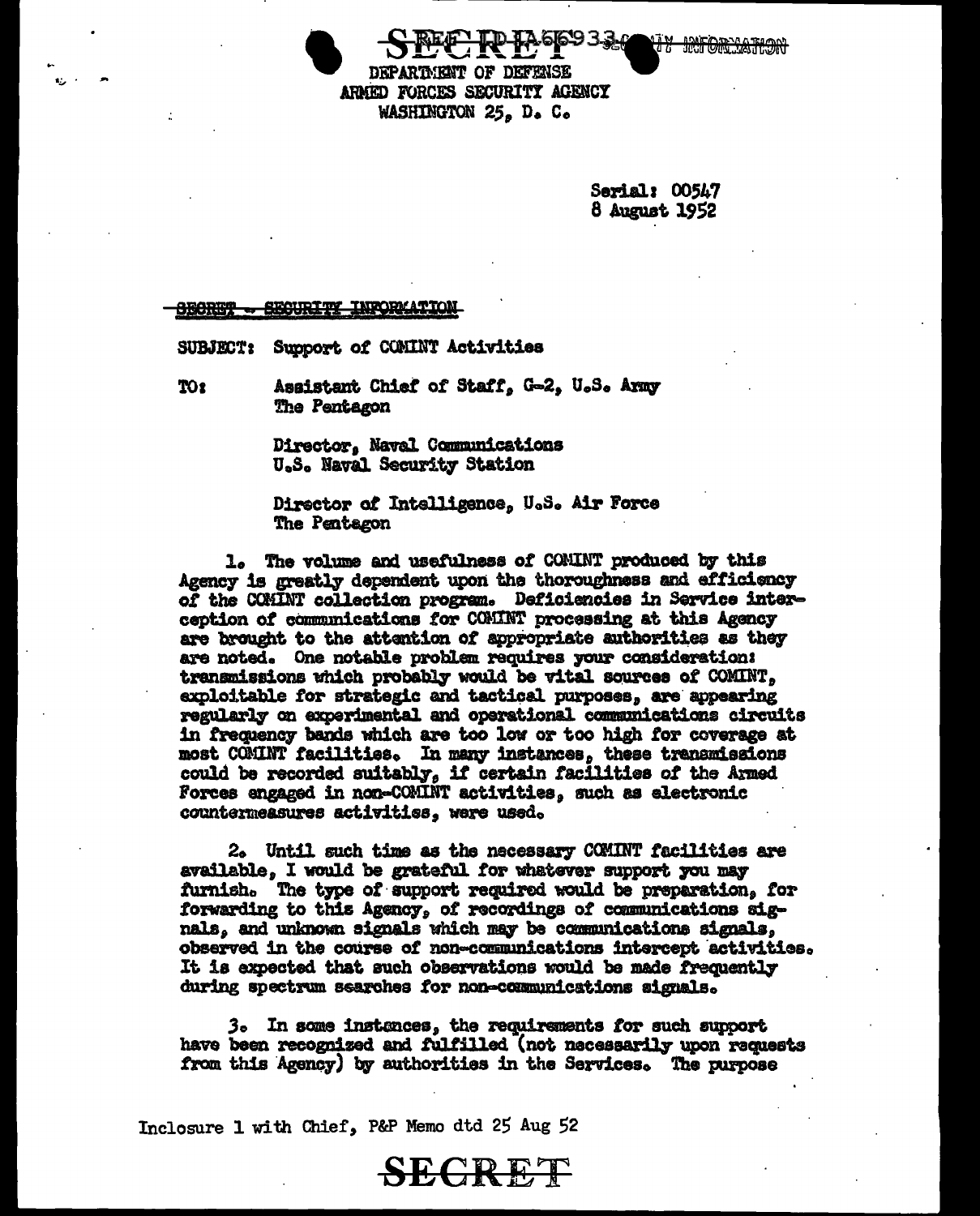

8 August 1952

### Support of COMINT Activities **SURJECT:**

of this correspondence is to obtain whatever additional support may be furnished upon formal request. Therefore, it is requested that, within the limitations of existing capabilities and directives, all non-communications intercept activities controlled or coordinated by you be instructed (in whatever detail you may consider appropriate) to furnish the greatest possible support of the type indicated in paragraph 2 above. It is suggested that whatever assistance I might furnish in the way of preparing detailed instructions, providing certain recording materials, etc., be arranged on a working level between Mr. R. E. Miller (Ext. 60289 on the Pentagon exchange) of my staff, and personnel or organizations designated by you.

4. Reciprocal support by this Agency to appropriate activities of the three Services (i.e., furnishing them recordings of non-communications signals observed in the conduct of COMINT activities) is already in effect. Although such support has not necessarily been requested it may be understood that it has been furnished to the greatest possible extent, and will continue indefinitaly.

**J. CANINE** 

Major General. US Army Director. Armed Forces Security Agency

Mr. W.B.Ryan/P&PDiv/60548/gaw/5Aug52

MEMO FOR RECORD

Intra-Service coordination of noncommunications intercept activities is performed by the addressees. The correspondence otherwise is self-explanatory.

Copy to: Adj. Gen. (3) Plans & Policy Div. (3) Off. of Opns. Off. of  $R$  & D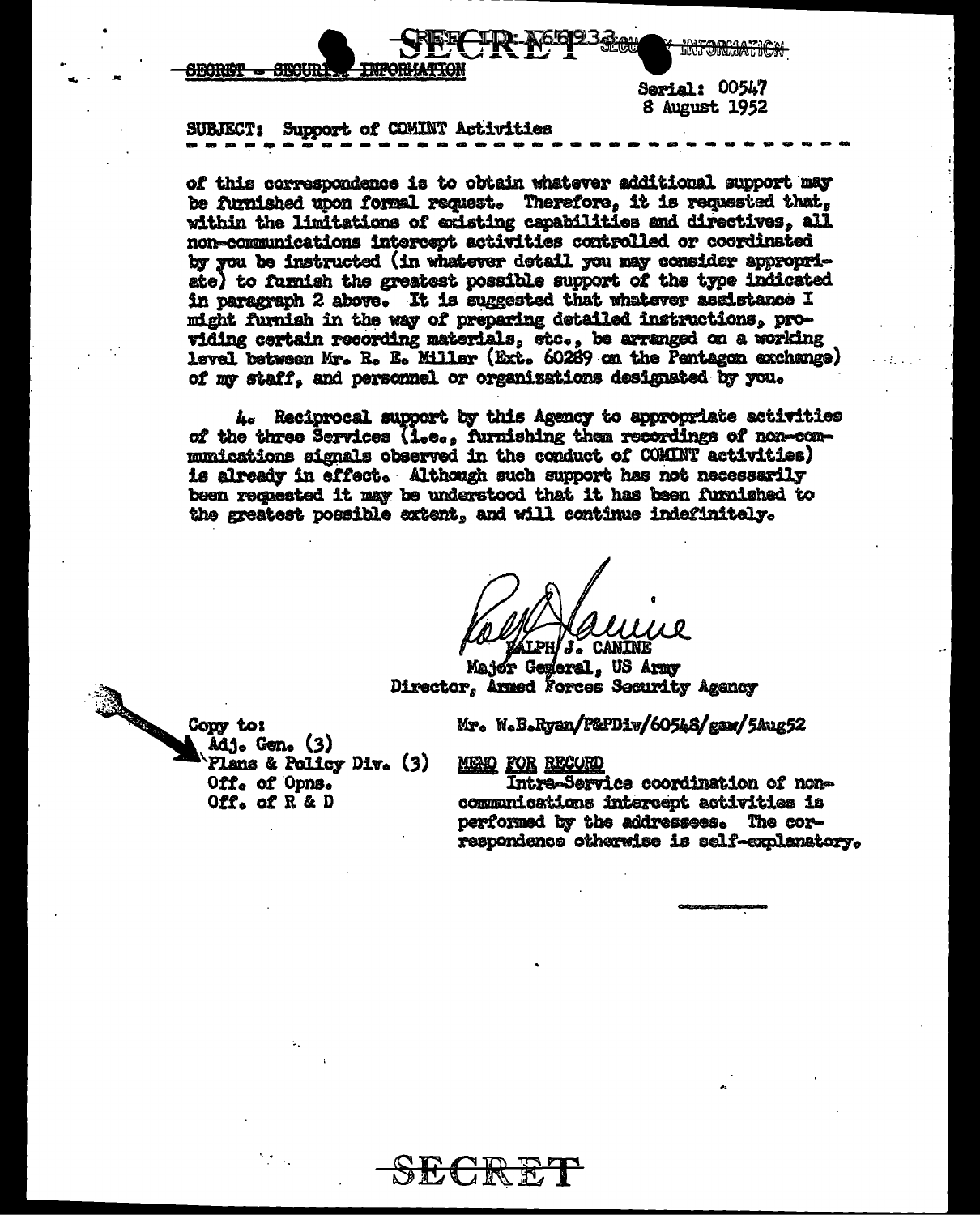**REF ID:A66933** 

P&PDiv/GAug52



# RELATIONSHIP BETWEEN COMINT INTERCEPT AND PEDGESSING ACTIVITIES AND NON-COMMUNICATIONS SIGNAL SURVEILLANCE (MCSS

1. COMINT intercept and processing activities and NCSS activities are conducted separately as a matter of well established national policy. Relationships between these COMINT activities and NCSS have not been given much consideration heretofore principally because, until recently, there has been virtually no relationship of a type which would cause the conduct of one to be affected by the conduct of the other. For example:

a. Communications signals and non-communications signals ordinarily were transmitted in separate portions of the frequency spectrum. b. Personnel and equipment specialties were dissimilar.

2. It is now considered necessary to clarify the relationships between COMINT intercept and processing activities and NCSS activities, and to plan for their coordination, as required, in the interests of efficiency and economy principally because incomplete coverage of so-called non-communications signal bands indicates that there is a trend toward wider use of these bands for communications signals. AFSA therefore should determine (as a continuing project) which of these communications signals can and should be copied.

3. As this trend continues without clarified relationships and planned coordination of the activities in question, an appreciable amount of duplicated effort will develop, and at the same time, neither activity will benefit by the specialized abilities of the other. For example, the following situations are foreseen:

a. NCSS activities may handle certain COMINT functions, such as (1) interception and analysis of "unidentified" signals which later prove to be communications signals and, (2) interception, analysis, and exploitation of operating instructions and other communications signals appearing on circuits used primarily for non-communications signals.

ı

de have a ville of top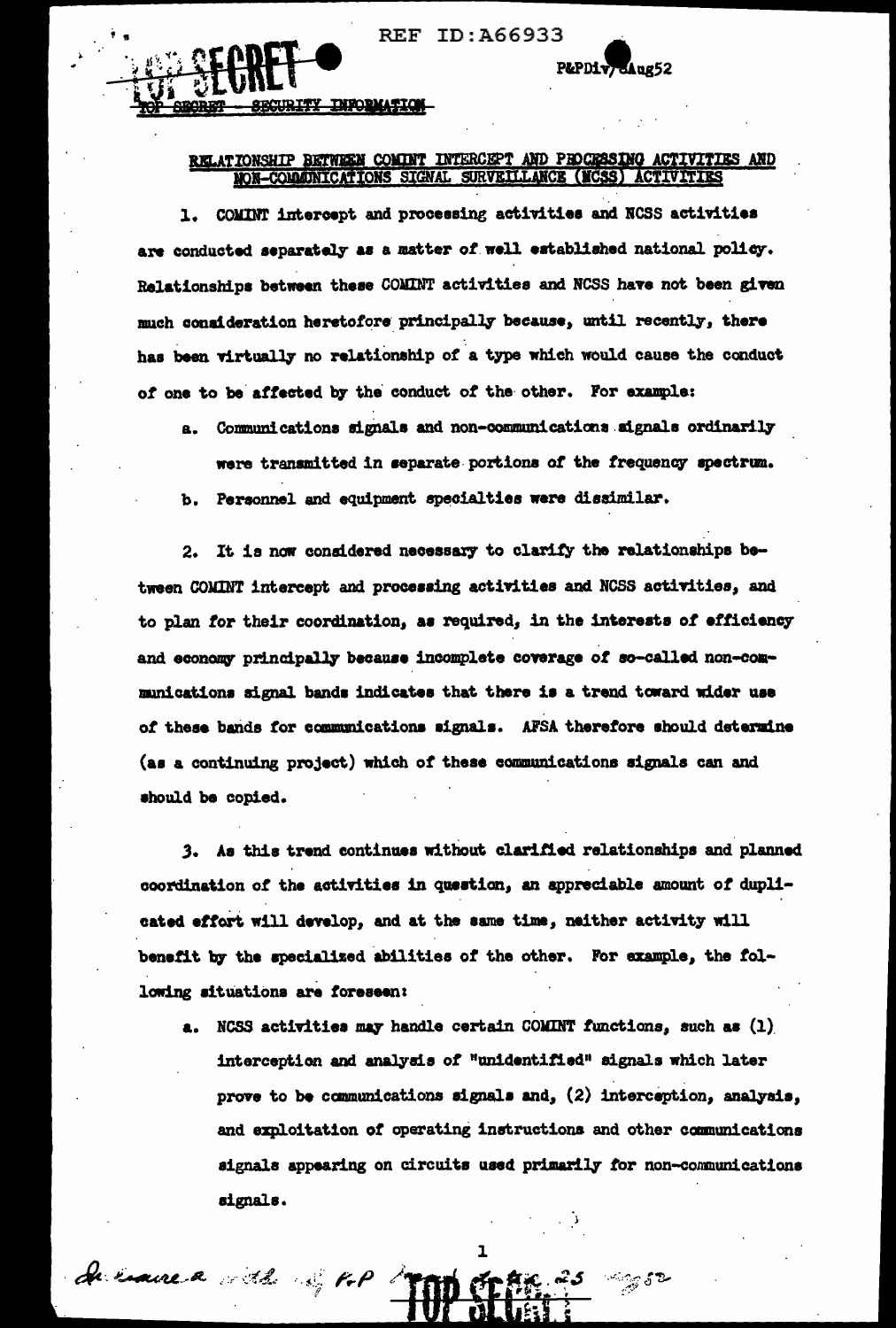**REF ID:A66933** 

**TNUCRIMATION** <del>hichir.TTY</del>

> b. NCSS activities may intercept, identify, and discard certain communications signals which might be of important value to AFSA.

P&PDiv78Aug52

AFSA may have to develop certain personnel and equipment specialities similar to those now employed for NCSS purposes, in lieu of arrangements which might be made for a sharing of these specialities.

Proposed relationships between the COMINT and NCSS activities in question and planning for coordination of those activities may follow one of several possible general courses, such as:

- Organization of NCSS activities within the framework of AFSA and the **a.** Service Cryptologic Agencies. This is the course taken by the British, who conduct both under GCHQ. The U.S. Navy also is organised along these lines with both activities under OP-202, but always makes the distinction between cryptologic effort and NCSS effort as far as joint activities are concerned. The U.S. Army and Air Force have kept NCSS operations separate from cryptologic operations, both joint and intra-Service; NCSS operations are under Signal Officer direction and Intelligence Officer coordination. There is no joint or National agency or coordinating authority for NCSS Matters as counter-parts of those for cryptologic matters. By placing the COMINT and NCSS activities under a single authority, the problem of clarifying relationships would diminish, and coordination might be insured. However, complex problems of logistics, clearances, and other administrative details would be introduced and it is expected that the Services would be strongly opposed to the establishment of such an organization.
- b. Establishment of a joint NCSS Agency. A proposal for such an Agency is now being studied by JCEC. If it were established, coordination between the COMINT activities and the NCSS activities would be accomplished by contacts between AFSA and the new agency and coordination would be greatly simplified thereby. Controversial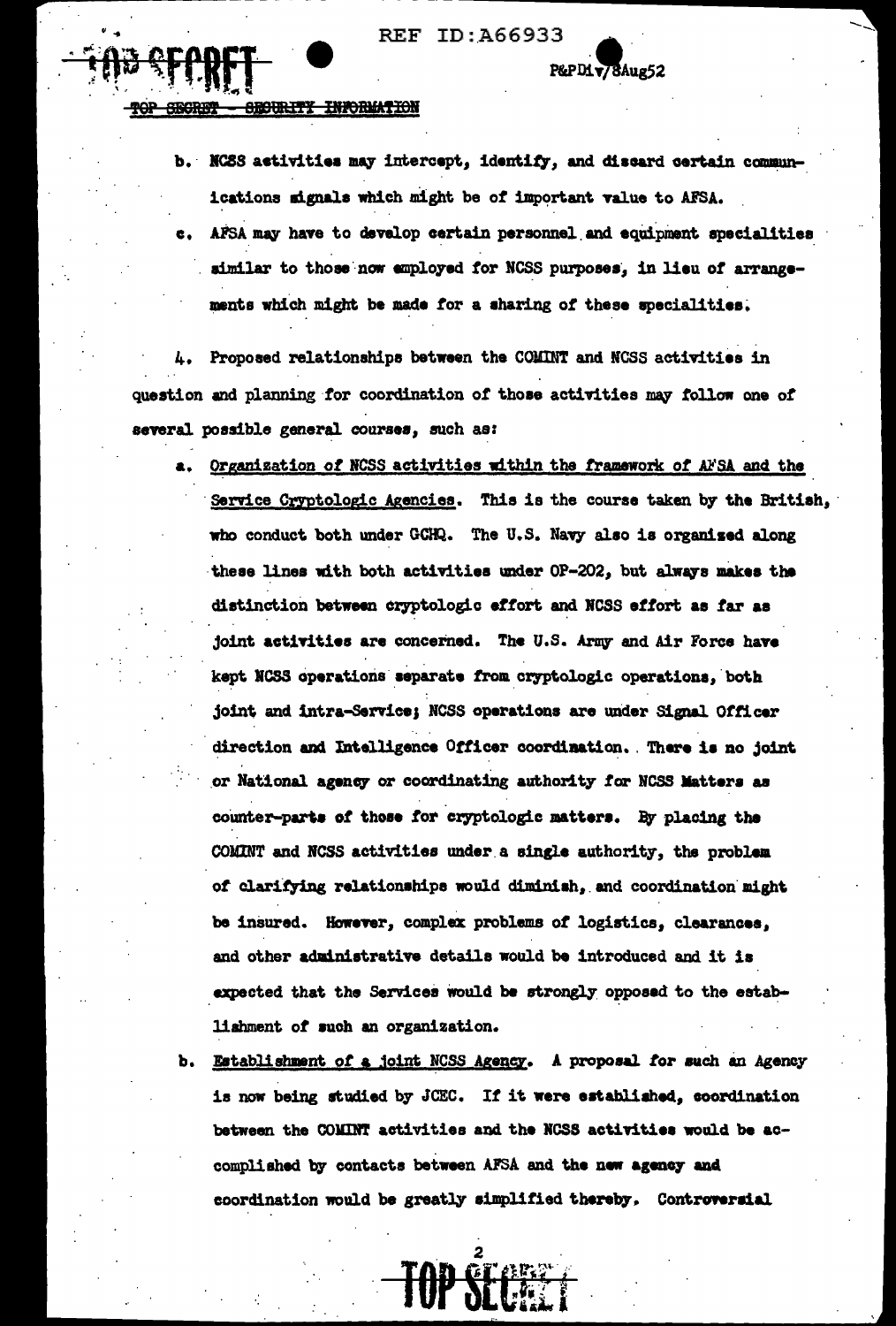

P&PD1v/8Aug52

#### **TABLE SECRET** SECURITY INFORMATION

matters would be referred to JCS. Movever, although coordination would be simplified, it would still be necessary to have clarified the relationships between the COMINT activities and the NCSS activities.

Relinquishing of certain COMINT responsibilities to NCSS activities.  $\alpha$ . Under this course, arrangements would be made whereby NCSS activities would be responsible for handling all signals (including communications signals) appearing on non-communications circuits, or all "unidentified" signals in certain bands, etc., calling upon the cryptologic agencies for assistance when required.

The recommended position of the Director, AFSA, on proposed relation-5. ships between COMINT intercept and processing activities and NCSS activities, and on plans for coordination of these activities is outlined below. Upon approval by the Director, AFSA, Plans and Policy Division will initiate action toward adoption of this position, as a National policy, by all concerned:

- a. Existing responsibilities of AFSA and the Service Cryptologic Agencies will not change for the purpose of establishing the relationships and coordination in question (i.e., no COMINT responsibilities will be relinquished to, or shared with non-COMINT agencies, and no non-COMINT functions will be assumed by the COMINT agencies).
- In accordance with existing responsibilities, the COMINT agencies ъ. will handle all COMINT tasks including those which may border on non-communications intercept and analysis, such as:
	- (1) Unidentified signals which might reasonably be expected to be communications signals.
	- (2) Communications signals from stations which ordinarily transmit non-communications signals.
	- (3) Communications signals on bands which ordinarily are employed for non-communications signals.